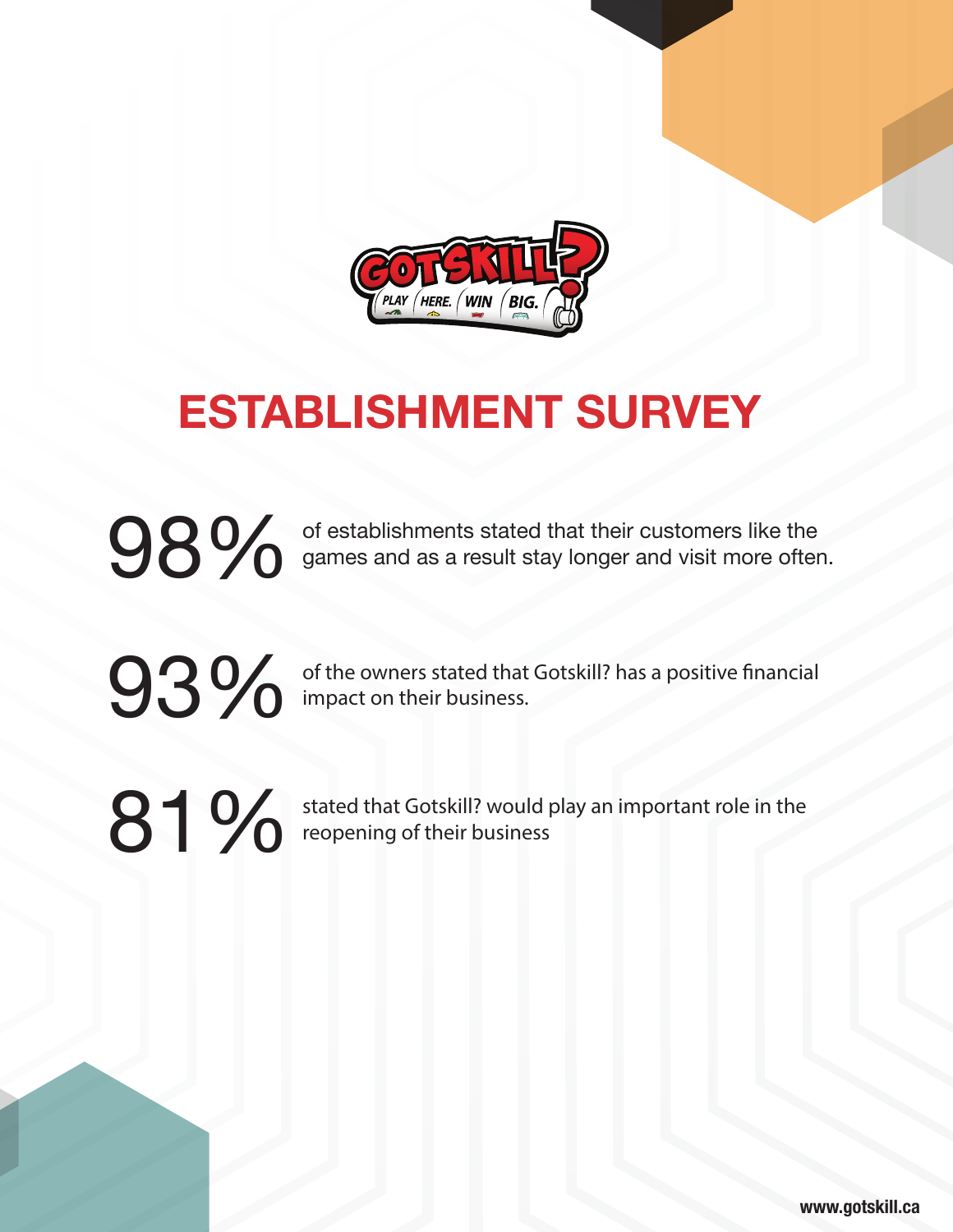# **OWNER COMMENTS**



### **How has GotSkill? Impacted your bottom line?**

- **Gotskill machines have definitely made a difference financially overall for my business. Not only does it keep the customers entertained to stay longer but it also encourages them to come back sooner. - Tony Perkas, Beer Drum**
- It's helped me quite a bit. Don Perry, Newfies Pub
- Yes, we have made money with Gotskill Mike Komar, Dragon's Den Sports Bar
- **It pretty much pays for my staff. Donald Dalzell, Pickle Lake Hotel**
- Gotskill has helped my bar financially because customers that play stay longer which means eat and drink more. Anthony Albanese, Alberto's Sports Bar and Grill
- **It's helped us out quite a bit, it's something that everyone should do. Roger Motard, A&F Billiards**
- Making money. Penny Mellas, The Lucky Penny
- Gain of additional revenue. Carlos Alegre, Cabana Bar Café
- Help cover some costs. Angelo Cupelli, Tony's Billiards

#### **How do your customers like the games?**

- **They like the games as we have 17 games sitting here and they don't have to go to the states or out of town to play because they can do the same thing here, so they always come back to play. - Roger Motard, A&F Billiards**
- Customers that come alone to the bar can now play on the machines and not be embarrassed for being solo. They find the games fun and engaging, they stay longer, they can win cash and it provides them entertainment. - Tony Perkas, Beer Drum
- My customers are enjoying it, they like it. Don Perry, Newfies Pub
- **The customers seem to like it and enjoy it. Their having a pretty good time with the machines. Mike Komar, Dragon's Den Sports Bar**
- Yes, they do. Very much so. Donald Dalzell, Pickle Lake Hotel
- They love the games. They have fun, they enjoy the skill of it and obviously like to win a little cash. Anthony Albanese, Alberto's Sports Bar and Grill
- **Love them. Penny Mellas, The Lucky Penny**
- They enjoy them. They can win cash and it provides entertainment. Carlos Alegre, Cabana Bar Café
- **They like them because they can win cash. Angelo Cupelli, Tony's Billiards**

### **Have you had any issues or problems from the AGCO liquor inspectors or the police?**

- **Yes, the police along with the liquor board asked if these machines were legal. Once I presented the Non-Gaming Status letter provided by Gotskill they stated that all seemed fine. - Tony Perkas, Beer Drum**
- **No. None. Don Perry, Newfies Pub**
- **Nope. Not at all. Mike Komar, Dragon's Den Sports Bar**
- **No. Donald Dalzell, Pickle Lake Hotel**
- No. Penny Mellas, The Lucky Penny
- **No, we have done quite well. We have a letter that says we can have these machines here so that is the reason why we brought them in. - Roger Motard, A&F Billiards**
- No. Angelo Cupelli, Tony's Billiards

#### **How would it impact your business if the machines were taken away?**

- Customers that played daily would be upset that their form of entertainment was no longer available. Customers would make my life a living hell for not having them anymore! It would result in loss of additional revenue and customers. - Tony Perkas, Beer Drum
- It would definitely make a difference. Don Perry, Newfies Pub
- **I think it would hurt our business because people come out to play our games. Mike Komar, Dragon's Den Sports Bar**
- **• It would definitely affect the bottom line and the bottom line would affect jobs. We would have to lay people off. Donald Dalzell, Pickle Lake Hotel**
- Well some of my customers come just to play the machines so if I don't have the machines, I would lose some customers. I would also lose revenue financially. - Anthony Albanese, Alberto's Sports Bar and Grill
- **Well if you add something to your establishment and then lose it, it will affect your business immensely. Roger Motard, A&F Billiards**
- Lose Income. Penny Mellas, The Lucky Penny
- Loss of additional revenue. Carlos Alegre, Cabana Bar Café
- Loss of additional revenue. Angelo Cupelli, Tony's Billiards